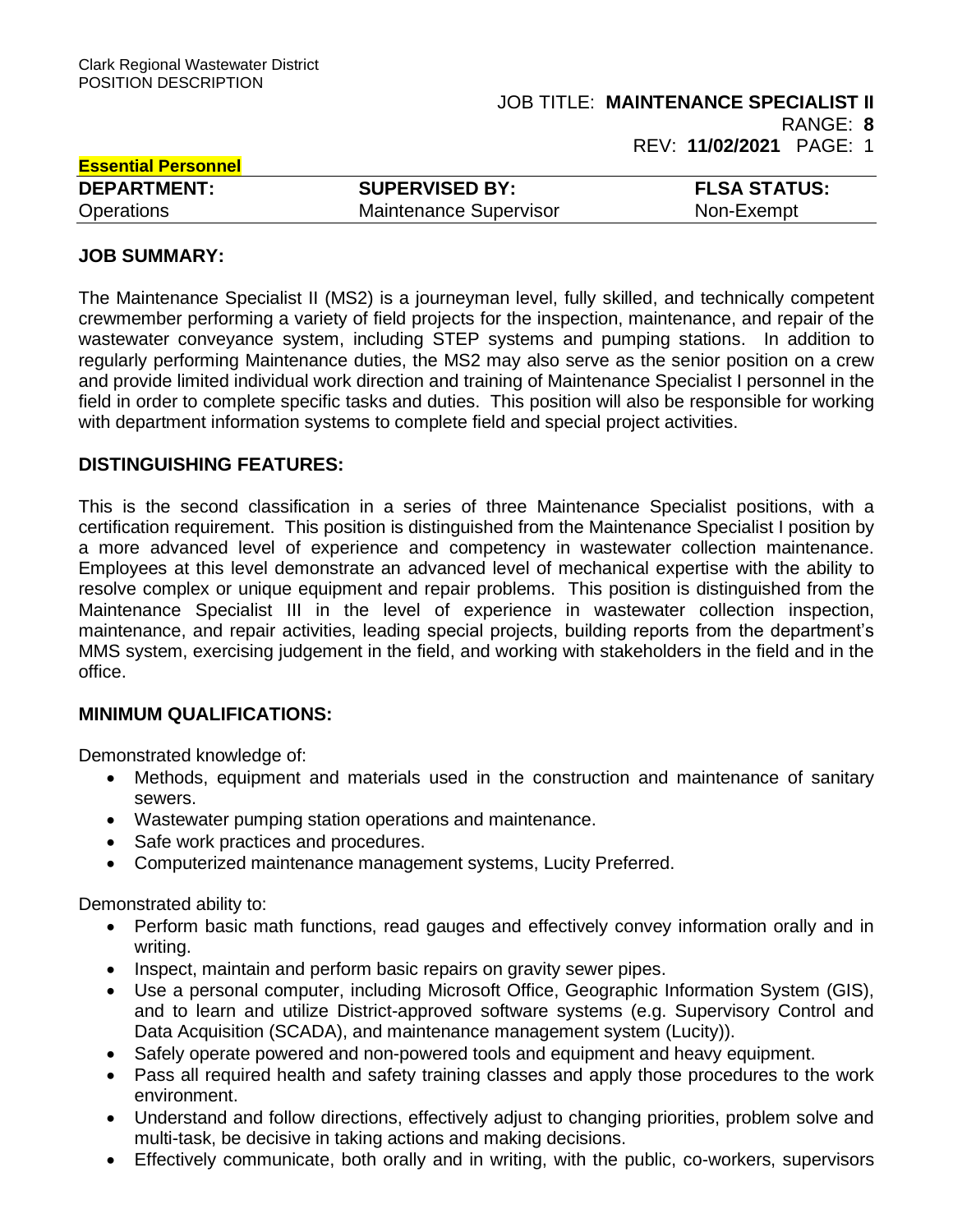**Essential Personnel**

RANGE: **8** 

REV: **11/02/2021** PAGE: 2

| <u>EUUVIILIUI I UIUVIIIIVI</u> |                               |                     |
|--------------------------------|-------------------------------|---------------------|
| <b>DEPARTMENT:</b>             | <b>SUPERVISED BY:</b>         | <b>FLSA STATUS:</b> |
| Operations                     | <b>Maintenance Supervisor</b> | Non-Exempt          |

and subordinates.

- Maintain a professional and respectful working environment.
- Occasionally access and work in confined spaces in awkward positions, such as stooping and kneeling for extended periods of time.

# **EDUCATION & EXPERIENCE:**

Any combination of education, training and experience that provides the requisite knowledge, skill and abilities to successfully perform the duties and fulfill the responsibilities of the position. A typical way to achieve that would be:

- High school diploma or equivalent.
- Three years relevant industry related experience.
- Two years progressively responsible experience performing wastewater collection system maintenance duties.

#### **WORKING CONDITIONS:**

This position works primarily in the field, outdoors with exposure to all weather conditions and requires the ability and willingness to work on ladders, in confined spaces, and on or around various types of heavy equipment. All positions in this series require ability in stooping, bending, lifting up to 75 lbs, sitting and standing. Wearing and/or using appropriate personal protective equipment (PPE) is required to perform certain tasks. Potential exposure to untreated sewage and hazardous atmospheres. Required to report to work in emergency conditions, even when the District office is closed due to inclement weather. Corrected vision sufficient for computer use, reading of plans and O&M manuals, and monitoring gauges.

# **TYPICAL DUTIES & RESPONSIBILITIES:**

The duties listed below, while not all-inclusive, are characteristic of the type and level of work associated with this position. Individual positions may perform all or some combination of the duties listed below, as well as other related duties. The District reserves the right to add, modify or remove duties as appropriate to meet business needs.

**Preventative Maintenance.** Typical tasks: Works alone, as a member of, or the leader of a team, conducting a variety of equipment inspection and diagnostic tasks as part of the Preventative Maintenance program. Work will require the ability to effectively utilize the District's Maintenance Management System (MMS) and Geographical Information System (GIS) software for successful completion of tasks or special projects. Ability to utilize the Supervisory Control and Data Acquisition (SCADA) system to review and monitor field locations and alarm conditions to respond accordingly. May enter confined spaces to inspect, maintain, troubleshoot, repair or replace pump station or pipeline equipment and appurtenances; visually inspect District installations for overflows or blockages; removes manhole covers to inspect flows, clean collection system gravity lines, and perform video inspections. Checks for proper equipment operation and fluid levels; lubricates machinery as necessary. Operates a variety of District vehicles, trucks, pressure washers, pumps